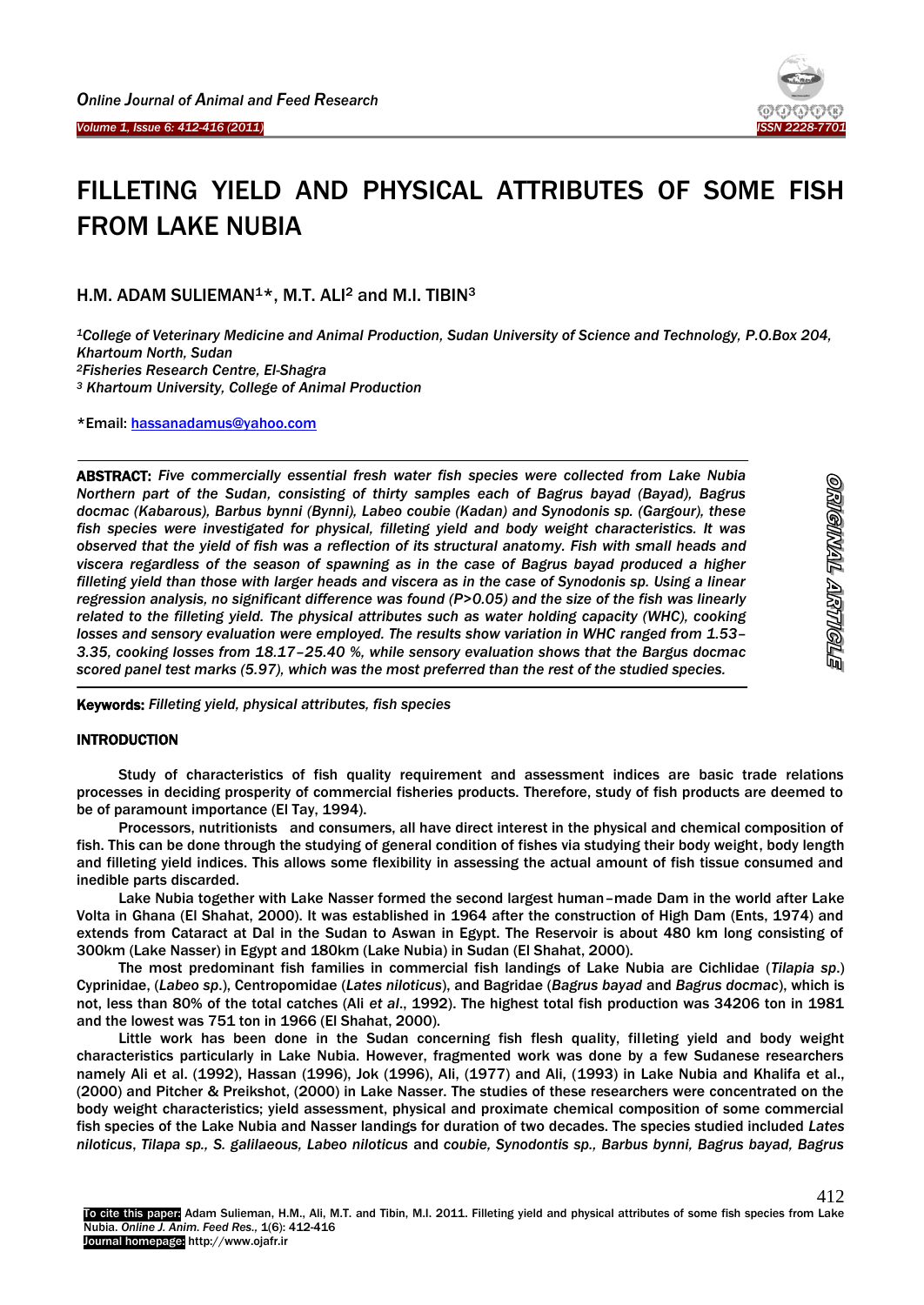*docmac*. The results of body weight composition and yield indices revealed clearly that the percentage decreased in the order of fillet, head, skeleton, viscera and skin for the most of studied fish species.

The objectives of this study are to evaluate and assess the yield of edible and inedible tissues and physical attributes of some important fish species from Lake Nubia represented by three different families and classes of fishes.

## MATERIALS AND METHODS

## Sampling Site

The sampling site was chosen at Lake Nubia on the River Nile, Northern part of the Sudan on Egyptian border. The Lake extends along latitudes 20º - 27º North, and longitudes 30º - 35º East through the Nubian Desert.

### Experimental Species

A total of 150 assorted commercially fish samples, belonging to three families, were selected for this study. These families were Bagridae, Cyprinidae and Mochocidae. The studied fishes were represented by five species, namely, *Bagrus bayad* (Forscal, 1775)*, Bagrus docmac* (Forscal, 1775)*, Labeo niloticus* (Ruppell, 1832), *Barbus bynni and Synodontis sp*. (Block-Schneider, 1801). Each species was composed of 30 samples. The samples were collected fresh from fishermen at landings area, washed with tap water to remove any adhering material, and then placed in insulated boxes with crushed ice for preservation during assessment. The mean body weights of the samples were 1228.5 g, 1848.1 g, 960 g, 1221.4 g and 641.7 g, respectively. The whole fresh samples were taken to laboratory in Nubia Fisheries Plant (LNFP) where their total and standard length were recorded (in cm) using measuring board (100 cm in length) and total body weights were recorded in grams. Then, fishes were filleted, eviscerated, deheaded and skin was removed from scaled fishes (*B. bynni* and *Labeo coubie*) and left for scaleless fishes (*B. bayad, B. docmac and Synodontis sp*.) using sharp knives. The weight of viscera, fillets (with ribs), heads, skins and skeletons (with some adhesive meat and fins) were weighed separately using weighing balances (10 kg capacity for large fishes and 2 Kg capacity digital balance for small samples).

#### Sensory evaluation

Sensory evaluation of samples was carried out using nine panelists comprised of senior members of staff and some students of College of Animal Production, Department of Meat Science. For each session random samples were cooked and prepared carefully, and then random samples were offered to panelists in panel room. Every treatment was given a random code number, which was changed in each session. The assessors scored for color, texture, flavor and juiciness. An overall acceptability score was given to cooked fish using an eight-point hedonic scale, where eight was extremely desirable while one was extremely undesirable.

#### Water holding capacity

Three grams were taken from every sample of fish species, placed on filter paper and then 25 kg load was placed on the top of the sample for two minutes. The water released was absorbed by filter paper. The amount of squeezed water was determined by difference between two rings and was expressed as percentage.

#### Cooking losses

The samples to be used for determination of cooking losses were randomly selected. Every sample was weighed separately and placed in aluminum foil and cooked in oven (100° C). Samples were allowed to cool to room temperature then reweighed. The cooking losses were determined by weight difference between cooked and uncooked samples and expressed as a percentage (Ziprin et al., 1981).

## Statistical Analysis

The data of the present study were analyzed using statistical methods according to social science software (SPSS, version 10), one way analysis of variance (ANOVA) and regression line as described by Gomez and Gomez (1984).

## RESULTS AND DISCUSSION

The results of this study shed a light on some physical, body weight characteristics and filleting yield of five commercially fresh water fishes. Table 1 shows a significant variation in the mean body weight, standard length and filleting yield indices of fish investigated. The fillet percentage was highest for the *B. bayad* at 46.86 % and lowest for *Synodontis sp*. (40.80%). The highest filleting yield of *B. bayad* was due to small viscera (4.48 %) and skeleton (20 %) while the lowest filleting yield of *Synodontis sp*. was due to its large head, which measured 33.55 %.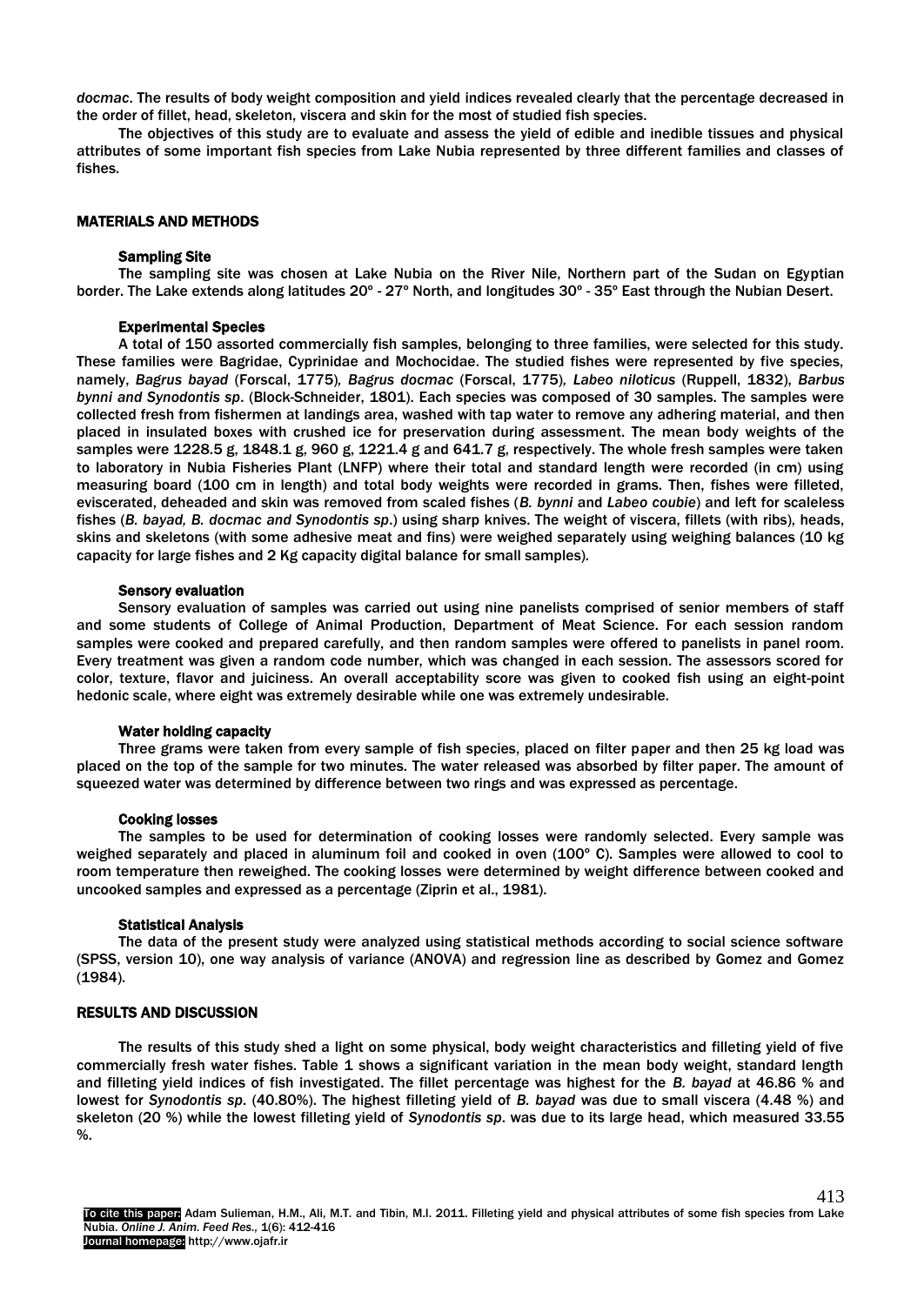The least variable component of the filleting yield indices was the viscera, which were more or less uniform except for *Labeo coubie* and *Synodontis sp*., which recorded highest percentage of viscera (11.40% and 11.39%, respectively).

| Table 1 - Average filleting yield indices (± standard error) of five fresh water species from Lake Nubia                                   |                  |       |                    |                |        |                 |                          |                               |                                 |  |  |
|--------------------------------------------------------------------------------------------------------------------------------------------|------------------|-------|--------------------|----------------|--------|-----------------|--------------------------|-------------------------------|---------------------------------|--|--|
| <b>Parameter</b>                                                                                                                           | <b>Total Wt.</b> | S.L   | Fillet (%)         | <b>Viscera</b> | Head   | <b>Skeleton</b> | <b>Skin</b>              | <b>Edible</b><br><b>Parts</b> | <b>Inedible</b><br><b>Parts</b> |  |  |
| <b>Species</b>                                                                                                                             | (g)              | (cm)  |                    | (%)            | (%)    | (%)             | (%)                      | (%)                           | (%)                             |  |  |
| Bagrus bayad                                                                                                                               | 1228.5           | 46.10 | 46.86 <sup>b</sup> | 4.48a          | 25.00a | 20.00a          |                          | 46.86                         | 49.54                           |  |  |
|                                                                                                                                            | $\pm 0.12$       | ±1.39 | ±0.23              | ±1.38          | ±0.28  | ±0.70           |                          | $\pm 0.23$                    | ±0.95                           |  |  |
| Bagrus docmac                                                                                                                              | 1848.1           | 41.46 | 45.90 <sup>b</sup> | 6.62a          | 27.83a | 15.67a          | $\overline{\phantom{0}}$ | 45.90                         | 50.21                           |  |  |
|                                                                                                                                            | ±1.68            | ±0.62 | ±0.33              | ±0.29          | ±0.64  | ±0.81           |                          | $\pm 0.33$                    | ±0.77                           |  |  |
| Barbus bynni                                                                                                                               | 1221.4           | 38.90 | 44.80 <sup>b</sup> | 7.37a          | 13.04a | 21.96a          | 9.65a                    | 44.80                         | 52.02                           |  |  |
|                                                                                                                                            | ±0.10            | ±0.25 | ±0.09              | ±0.32          | ±1.21  | ±1.38           | ±1.04                    | ±0.09                         | ±0.21                           |  |  |
| Labeo coubie                                                                                                                               | 957.3            | 32.20 | 43.31 <sup>b</sup> | 11.40a         | 14.17a | 18.38a          | 9.14a                    | 43.31                         | 53.05                           |  |  |
|                                                                                                                                            | ±0.28            | ±0.80 | ±0.21              | ±1.15          | ±1.07  | $\pm 0.11$      | ±1.00                    | ±0.21                         | ±0.09                           |  |  |
| Synodontis sp.                                                                                                                             | 641.7            | 28.20 | 40.80 <sup>b</sup> | 11.39a         | 33.55a | 14.05a          |                          | 40.80                         | 58.99                           |  |  |
|                                                                                                                                            | ±1.35            | ±1.39 | ±0.74              | ±1.15          | ±1.36  | ±1.42           |                          | ±0.74                         | ±1.86                           |  |  |
| <b>SD</b>                                                                                                                                  | 39.74            | 6.31  | 4.75               | 2.73           | 7.94   | 2.28            | 0.25                     | 4.75                          | 3.36                            |  |  |
| a,b Values are mean percentage of 30 samples of each species. means in the same column bearing the same superscripts are not significantly |                  |       |                    |                |        |                 |                          |                               |                                 |  |  |
| different at (P>0.05).                                                                                                                     |                  |       |                    |                |        |                 |                          |                               |                                 |  |  |

The body weight characteristics and filleting yield indices revealed clearly a percentage decrease in the order: fillet, head, skeleton and viscera for *B. bayad, B. docmac and Synodontis sp*. while the percentage decrease order for *Barbus bynni and Labeo coubie* was: fillet, skeleton head, viscera and skin. These results were in agreement with Eyo (1991), Abanu and Ikeme (1988) and Ali et al., (1992).

*Synodontis sp.* and *B. docmac* possessed large head (33.6% and 27.8%, respectively) which had an adverse effect on the filleting yield of their bodies. Also there were some attributes, which were responsible for decreasing the filleting yield such as skeleton and skin in the case of *Barbus bynni* and *Labeo coubie*, which recorded 21.96 %, 18.34% for skeleton and 9.14 % for skin, respectively.

B. bayad had moderate head and skeleton weights which resulted in the high filleting yield (46.88 %) among the studied fishes, although the head of the B. docmac was large compared to the rest of its components. This did not affect its filleting yield which was (45.90 %) because it had lower skeleton percentage (15.70%).

Generally, the filleting yield of the studied fish species was a reflection of their anatomy i.e. species with large heads and skeleton relative to musculature give lower filleting yield than those with smaller heads and skeletons (Eyo, 1991; Ali et al., 1992).

On the other hand, Synodontis sp. had high inedible parts (head, skeleton and viscera) that recorded 58.99% whereas B. bayad recorded relatively less inedible parts (49. 54 %). These inedible parts are often discarded except for a few considerations where head, skeleton and gonads are used as by-products and sometimes used as diet for low-income people.

The edible parts (fillets) weight of studied fishes was very low when compared with fishes such as Carp (53 %) and Trout (70%) (FAO, 1985). Generally, the percentage of body components of inedible parts (skin, skeleton, viscera and head) of the fresh water fishes was in most cases, higher than the edible parts (fillet) (Table 1). Since these inedible body components (head, skeleton, skin and viscera) are usually discarded except for a few considerations where heads and skeletons are eaten, the purchaser may thus suffer economic loss. Therefore, the use of such inedible parts for manufacture of fish silage or fish meal in different fisheries sectors is suggested.

Little work has been done in Sudan concerning sensory evaluation of fish products. The organoleptic test was carried out for the treated samples to evaluate the mean value of color, texture, flavor and juiciness depending on the personal preference score (Table 2).

| Table 2 - Mean organoleptic scores for five fresh water fishes                                                                                                       |                  |                |                  |                  |                                 |  |  |  |  |  |  |
|----------------------------------------------------------------------------------------------------------------------------------------------------------------------|------------------|----------------|------------------|------------------|---------------------------------|--|--|--|--|--|--|
| Treatment<br><b>Species</b>                                                                                                                                          | Color            | <b>Texture</b> | <b>Flavor</b>    | <b>Juiciness</b> | Overall<br><b>Acceptability</b> |  |  |  |  |  |  |
| Bagrus bayad                                                                                                                                                         | 5.8a             | 5.6a           | 5.9a             | 5.8 <sup>b</sup> | 5.85                            |  |  |  |  |  |  |
| Bagrus docmac                                                                                                                                                        | 6.2 <sup>a</sup> | 6.1a           | 5.7a             | 5.9 <sub>b</sub> | 5.97                            |  |  |  |  |  |  |
| <b>Barbus bynni</b>                                                                                                                                                  | 5.3a             | 5.2a           | 5.6a             | 5.2 <sub>b</sub> | 5.31                            |  |  |  |  |  |  |
| Labeo coube                                                                                                                                                          | 5.9a             | 5.5a           | 5.5a             | 5.4 <sub>b</sub> | 5.57                            |  |  |  |  |  |  |
| Synodontis sp.                                                                                                                                                       | 5.7a             | 5.7a           | 5.2 <sup>a</sup> | 5.4 <sup>b</sup> | 5.62                            |  |  |  |  |  |  |
| <b>SE</b>                                                                                                                                                            | 0.47             | 0.48           | 0.42             | 0.49             | 0.43                            |  |  |  |  |  |  |
| a,b Values are mean percentage of 30 samples of each species. Means in the same column bearing the same<br>superscripts are not significantly different at (P>0.05). |                  |                |                  |                  |                                 |  |  |  |  |  |  |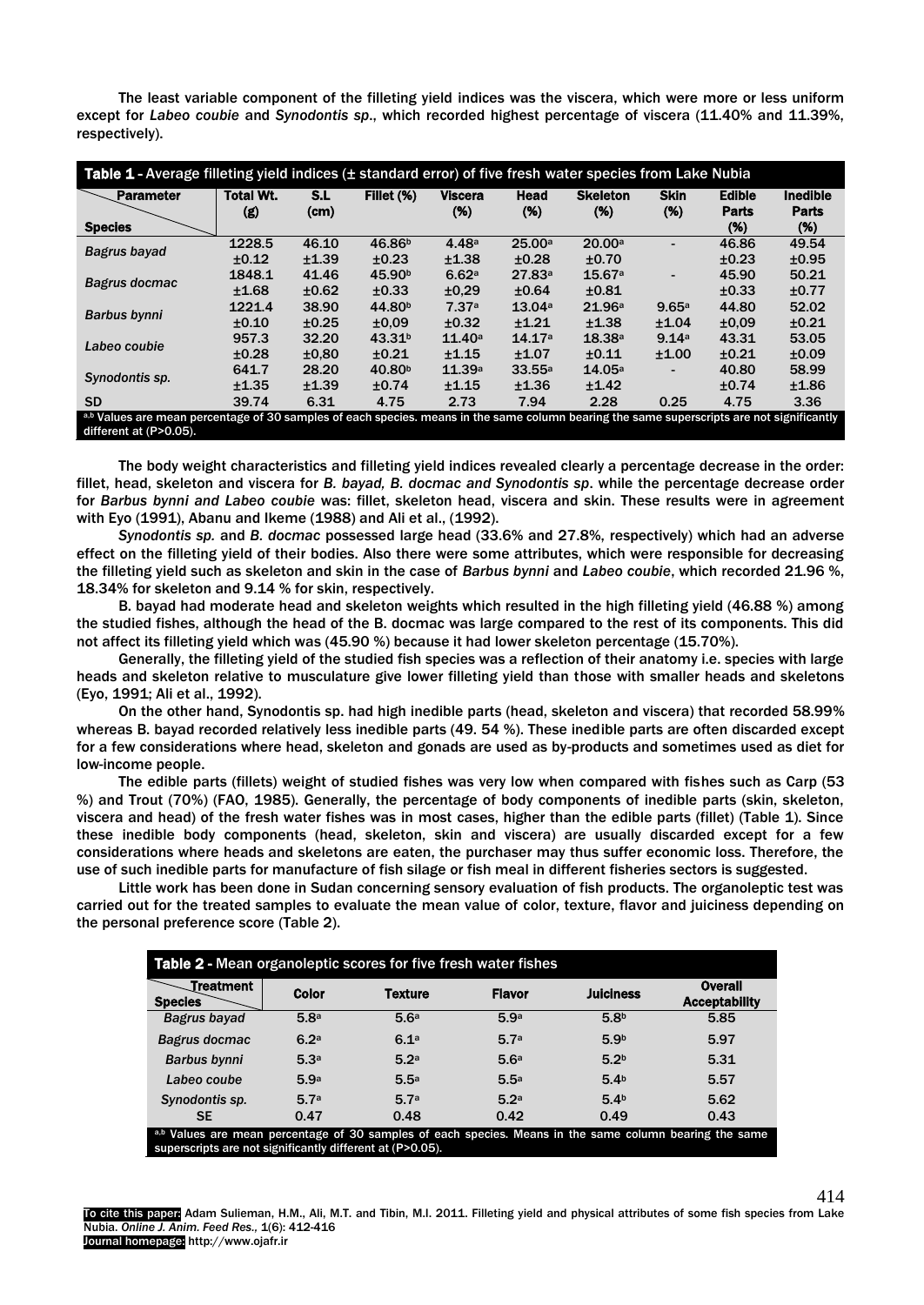The study showed no significant difference (P<0.05) in the parameters of color, texture and flavor for all samples. However, for the parameter of juiciness there was a significant difference observed (P<0.05). This might be due to the effect of water holding capacity and the cooking method. The juiciness was considered to be related to water holding capacity as it was preferred by the panelists. This finding was in agreement with Tibin (1982), Bennion (1980) and Cross et al. (1979).

The overall acceptability scores obtained during this study would closely be related to the overall preference of the consumer for the samples. Remarks made by individual panelists of the organoleptic test showed that *B. docmac* (5.97) was the most preferred one among the studied fishes. This might be attributed to its good color (6.2) and texture (6.1), while *Barbus bynni* scored the lowest marks due to fewer score of color (5.3) and texture (5.2).

Concerning cooking losses, the mean values of samples as given in Table 3, which ranged from 18.9–25%, were in agreement with Culcas (1981) and Tibin (1982) who reported that heat causes the protein in muscle fibres to coagulate and the flesh becomes firmer which resulted in some shrinkage and a lot of weight lost. The cooking losses materials are composed of drip losses, evaporation and material that accumulated in aluminum foil. Factors behind the losses of cooking were the internal temperature of meat, cooking time, method of cooking and pH of flesh. Similar findings were reported by Osman (1995) on flesh of *Labeo niloticus* where the losses were found to be 20 %.

| <b>Significant</b> |
|--------------------|
|                    |
|                    |
|                    |
|                    |
|                    |
|                    |
|                    |
|                    |

Values are means of 9 samples for each species



The value of water holding capacity (WHC) of the flesh of fish studied, as given in Table 3, were variable from fish to another. *B. docmac* had highest WHC (3.35%), while the *Synodontis* sp. had lower value (1.59%). These results were in agreement with Hamm (1972), who attributed the variation to many factors such as species of fish, physiological condition, seasonal variation, age and stage of sexual maturity. Finally, the results revealed clearly that muscles (flesh) with high WHC were juicy and obtained high organoleptic scores than muscles with low WHC a result that confirmed the findings of Hamm, (1972), Tibin, (1982), Osman, (1995) and Huss, (1988).

It can be concluded that *B. bayad* had highest filleting yield (47%) followed by *B. domac* (46%), *Barbus bynni* (45%), *Labeo coubie* (43%) and the lowest one was *Synodontis sp*. (40%). The percentage composition of inedible parts of studied fish was higher than the edible parts. Also, flesh with high WHC was juicy and obtained high organoleptic scores.

## REFERENCES

- Ali MT (1977). Studies on gillnets selectivity in Lake Nubia Fisheries. M.Sc. Thesis. Department of Zoology, U of K.
- Ali MT (1993). Lake Nubia commercial landings for two decades (1970-1990). FRC Wadi Halfa.
- Ali MT, Babiker RB and Tibin MI (1992). Body weight characteristics, yield indices and proximate chemical composition of commercial fish species of Lake Nubia. (Unpublished report, FRC).

415